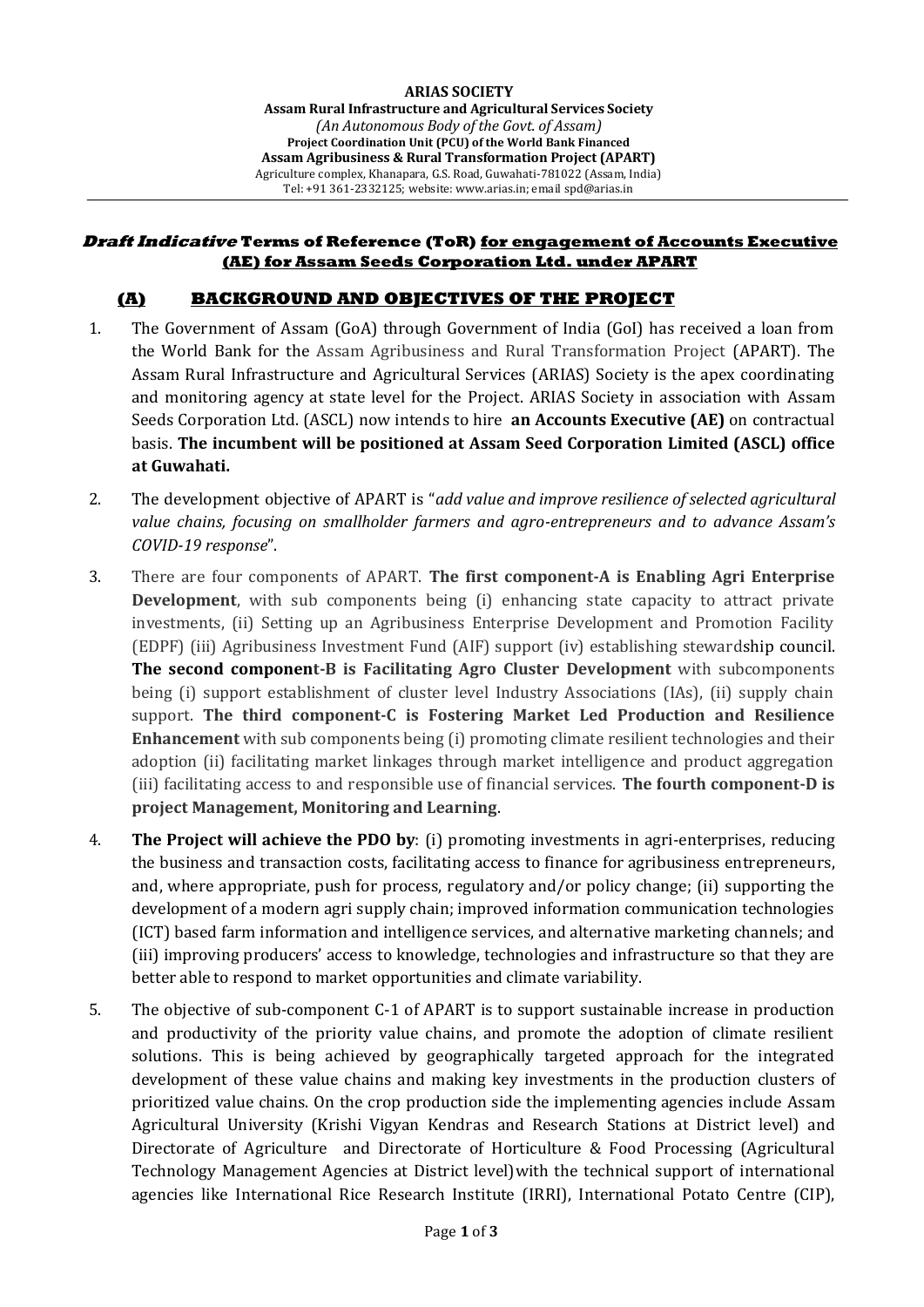World Vegetable Centre (WVC) and national knowledge partner Indian Council of Agricultural Research (ICAR)- Directorate of Rapeseed and Mustard Research (DRMR).

6. Good quality seed is the basis of a good crop and good yields. Strengthening seed systems is an important activity under APART as well as a priority area for Government of Assam (GoA). In order to produce quality seeds in the farms of Assam Seeds Corporation Ltd (ASCL) & with the Farmer Producer Companies (FPCs) and to supply the seeds through Govt schemes, dealer distributor network, etc, ASCL among others requires **an Accounts Executive (AE), to be posted at the office of Assam Seeds Corporation Limited (ASCL) Guwahati.**

# **(B) OBJECTIVES OF THE ASSIGNMENT AND SCOPE OF POSITION**

- 7. The scope of position for **AE** mainly involves support to ASCL in management of its Accounts
- 8. *The key job responsibilities of AE include*
- a. Book keeping with respect to fund inflow and out flow of ASCL.
- b. To acquaint himself/ herself with general financial rules, as well as financial and accounting procedures of Govt of Assam
- c. Collecting finance and accounts related information from the District offices of ASCL as well as seed farms and its compilation in timely manner.
- d. Cash book compilation, making accounting entries as per prescribed format
- e. Maintenance and regular updating of cashbook, ledger, bank statements, cheque books etc and also updating the accounting data in accounting software like Tally or other applicable software
- f. Preparation of Statement of Expenditure (SOE), Utilization Certificate (UC), Financial Reports and other such documents as required.
- g. Preparation of bills, expediting pending payments, follow up on receivables etc
- h. Providing need based support in the internal audits of ASCL
- i. To support the Chief Financial Manager as directed.
- j. Any other task assigned by the Reporting Officer.
- k. **Travel Requirements:** The **AE** will be required to take up need based travel within the State of Assam with the approval of Reporting Officer. Occasional out of state visits may also be required as directed.

### **(C) QUALIFICATIONS, EXPERIENCE, AGE ETC**

- 9. **Educational Qualification:** The **AE** must possess at least a Degree (of minimum three years duration) in Commerce/ Accountancy/ Finance /Accounts from a recognized University/Institute.
- **10. Working Experience:** The **AE** must have at least (3) three years of professional experience in accounting management in any Public/ Private sector organization. Proficiency in working with Tally Accounting System is a must.
- **11. Computer Skills:** The **AE** must have proficiency in the use of Internet based applications, Graphics, MS Word, MS Excel and MS Power Point and other related applications.
- 12. **Language**: Fluency in English & Hindi. Knowledge of other local languages will be an advantage.
- 13. **Age**: Age of the candidate should not be more than **35** years as on **1st March, 2022**.

## **(D) DURATION OF THE CONTRACT, NOTICE PERIOD ETC**

14. The tenure of the **AE** is intended for entire duration of the project and co-terminus with the project i.e. September 2024. However, continuity of the **AE** beyond **eleven (11) months** from the date of signing the agreement and joining the position, will depend upon his/her performance. The assignment is purely contractual in nature and shall not, under any circumstance, be